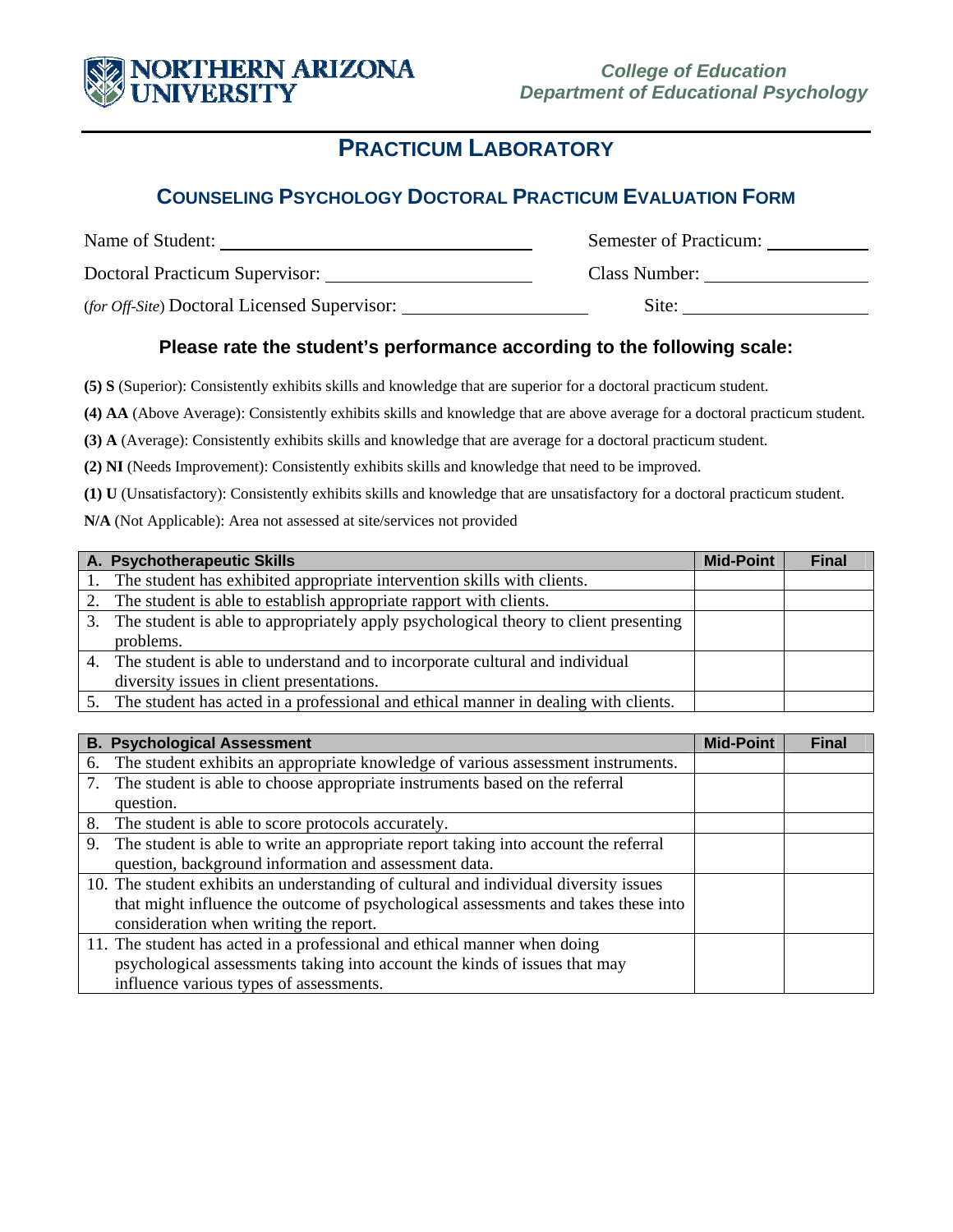# **COUNSELING PSYCHOLOGY DOCTORAL PRACTICUM EVALUATION,** *CONTINUED*

| C. Initial Assessment, Intervention and Treatment Planning                               | <b>Mid-Point</b> | <b>Final</b> |
|------------------------------------------------------------------------------------------|------------------|--------------|
| 12. The student's comprehensive evaluations exhibit a good ability to initially assess a |                  |              |
| client.                                                                                  |                  |              |
| 13. The student's intervention strategies are appropriate to the needs of the client.    |                  |              |
| 14. The student's treatment plans take into consideration the presenting problem as      |                  |              |
| well as the needs of the clients.                                                        |                  |              |
| 15. The student exhibits an understanding of cultural and individual diversity issues    |                  |              |
| which might influence the outcome of assessment, intervention and treatment              |                  |              |
| planning.                                                                                |                  |              |
| 16. The student uses empirically based treatment models in choosing interventions and    |                  |              |
| treatment planning.                                                                      |                  |              |

| D. Consultation and Community Education                                            | <b>Mid-Point</b> | <b>Final</b> |
|------------------------------------------------------------------------------------|------------------|--------------|
| 17. The student has provided consultation to other professionals at their site.    |                  |              |
| 18. The student has provided community presentations.                              |                  |              |
| 19. When providing consultation and/or presentations, the student has presented    |                  |              |
| him/herself in a professional and ethical manner.                                  |                  |              |
| 20. The student has taken into account consideration the needs of the community as |                  |              |
| well as possible cultural differences when making presentations.                   |                  |              |

| <b>E. Cultural and Diversity Issues</b>                                                 | <b>Mid-Point</b> | <b>Final</b> |
|-----------------------------------------------------------------------------------------|------------------|--------------|
| 21. The student shows sensitivity to cultural issues that may impact on the therapeutic |                  |              |
| process.                                                                                |                  |              |
| 22. The student has shown sensitivity to cultural issues that may impact the results of |                  |              |
| assessments.                                                                            |                  |              |
| 23. The student is aware of any prejudices that might impact on the ability to be       |                  |              |
| objective.                                                                              |                  |              |
| 24. The student has shown a willingness to learn more about diversity issues as they    |                  |              |
| arose in work with clients.                                                             |                  |              |

| <b>F. Supervision</b>                                          | <b>Mid-Point</b> | <b>Final</b> |
|----------------------------------------------------------------|------------------|--------------|
| 25. The student has come to supervision prepared.              |                  |              |
| 26. The student has been open to feedback.                     |                  |              |
| 27. The student has utilized feedback in dealing with clients. |                  |              |

| G. Professional Ethics, Legal Standards and Responsibilities                        |  | <b>Final</b> |
|-------------------------------------------------------------------------------------|--|--------------|
| 28. The student has maintained professional boundaries in work with clients.        |  |              |
| 29. The student has shown a good working knowledge of laws that govern the practice |  |              |
| of psychology.                                                                      |  |              |
| 30. The student has a good understanding of ethical principles and their clinical   |  |              |
| applications.                                                                       |  |              |
| 31. The student has treated all clients with respect.                               |  |              |
| 32. The student has not engaged in dual relationships with clients or supervisees.  |  |              |